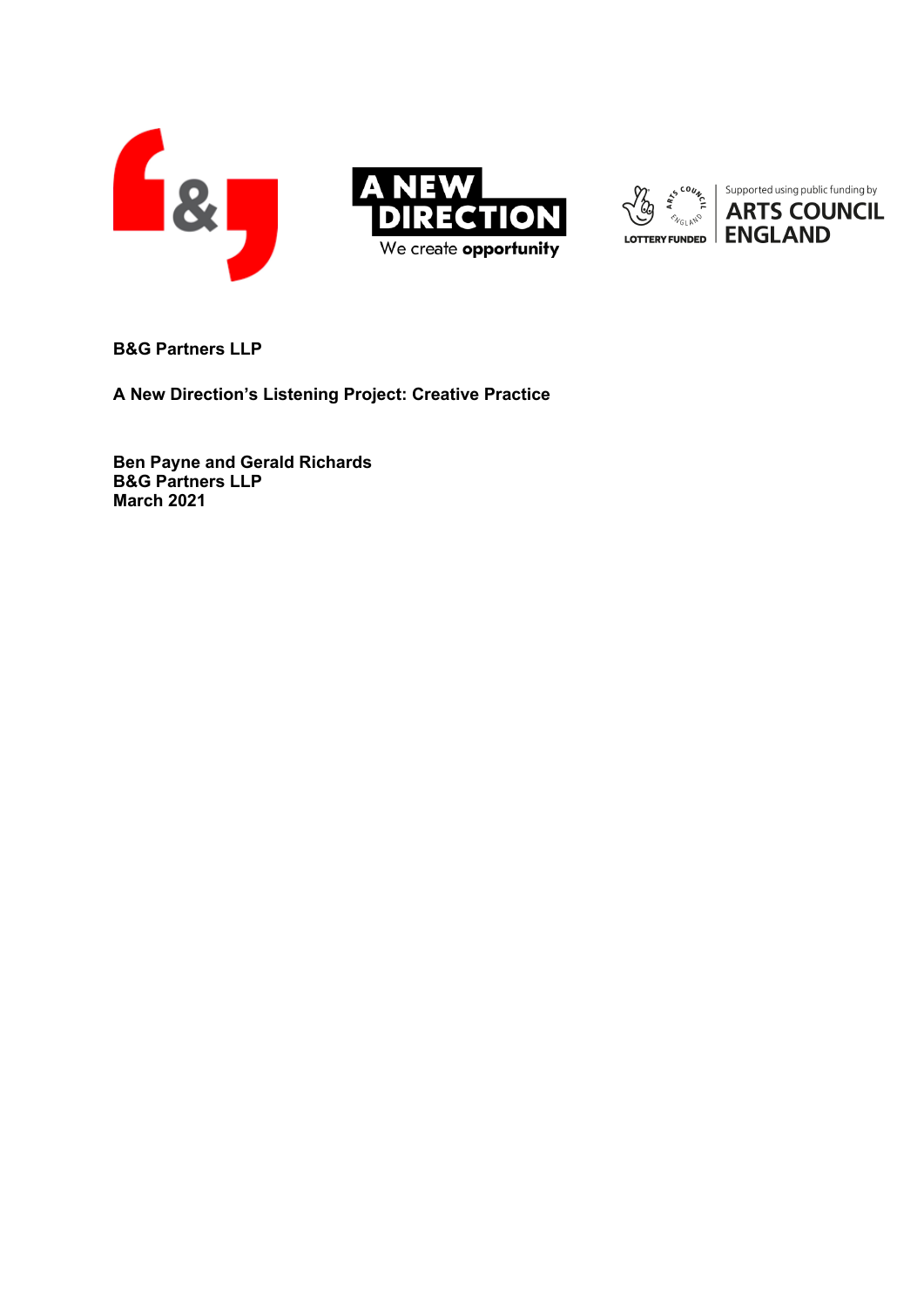# **Contents**

- **1. Background**
- **2. Methodology**
- **3. Introduction**
- **4. Themes** 
	- **Acceleration**
	- **Innovation**
	- **Equity**
	- **Community**
	- **The Future**
- **5. Recommendations**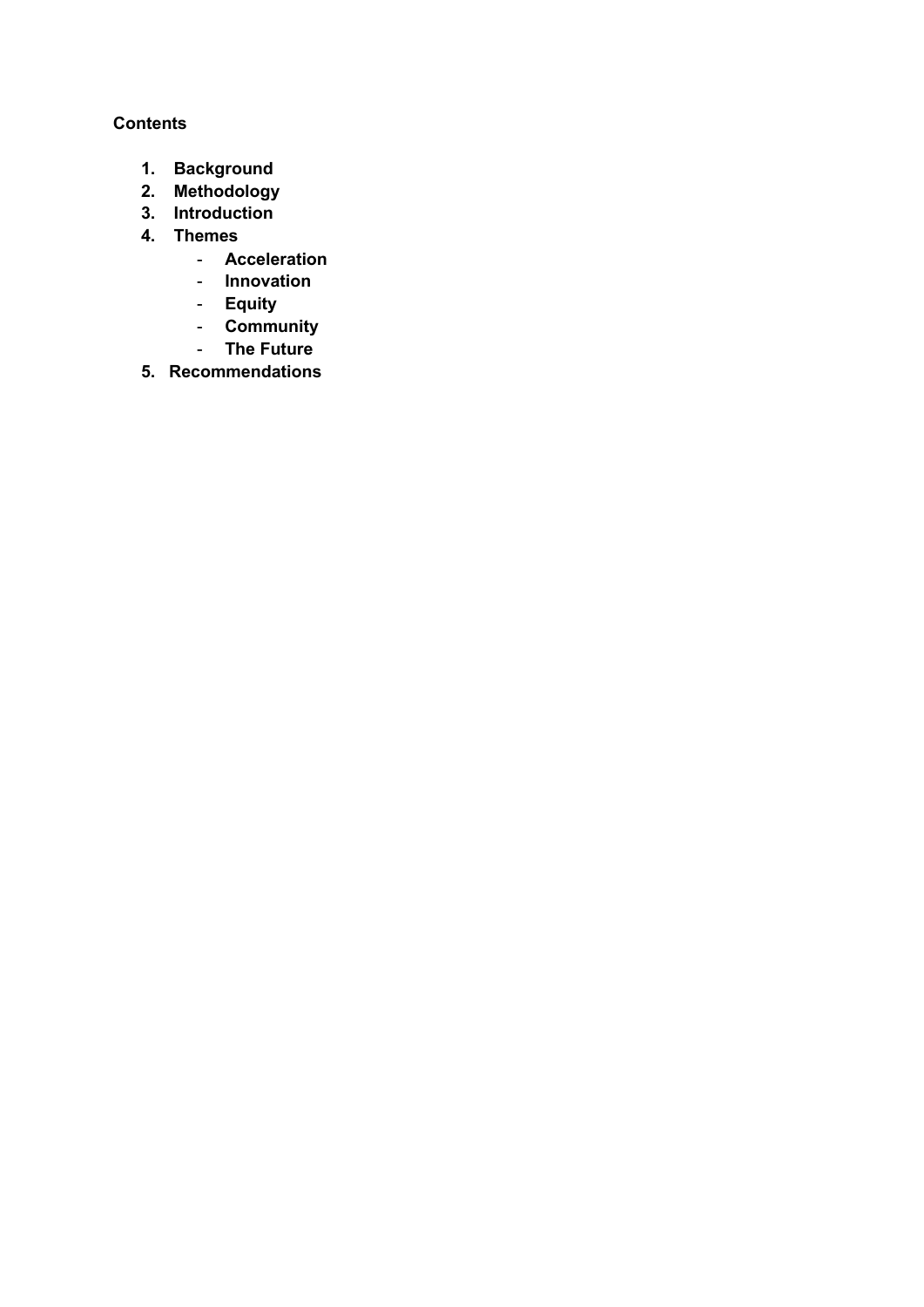# **1. Background**

[A New Direction](https://www.anewdirection.org.uk/) is a London-based non-profit, generating opportunities for children and young people to unlock their creativity. [B&G LLP](http://www.bandgpartners.com/) was one of five organisations commissioned in January 2021 by A New Direction to conduct one of its five [Listening](https://www.anewdirection.org.uk/research/listening-projects)  [Projects](https://www.anewdirection.org.uk/research/listening-projects) to learn from those who have been working with children and young people through the pandemic. Our enquiry focused on creative practice.

We presented our Listening Project as an opportunity for practitioners and organisations to help reshape cultural and creative policy and practice for young people in London from early years to young adulthood, out of their experiences of the health crisis. We already knew that children and young people are one of the groups in London that have been most affected by it. We wanted to find out more about the impact on them, how those in the sector have responded and how their work has changed as a result. We wanted to know how far these changes might be permanent and what the future might hold for young people in London and those that work with them. Finally, we asked people what they thought needed to change in the sector in order for it to move forward.

#### **About us**

B&G is a partnership founded by Ben Payne and Gerald Richards, based in London and Edinburgh. We provide consultancy services, workshops and training, and coaching for those in the creative and cultural sectors.

Between us, we have over 50 years of professional experience in the performing arts, writing and literature and the education, youth and voluntary sectors in the US and UK.

We help individuals and organisations be more creative, confident and tell a better story about what they do.

**B&G LLP www.bandgpartners.com**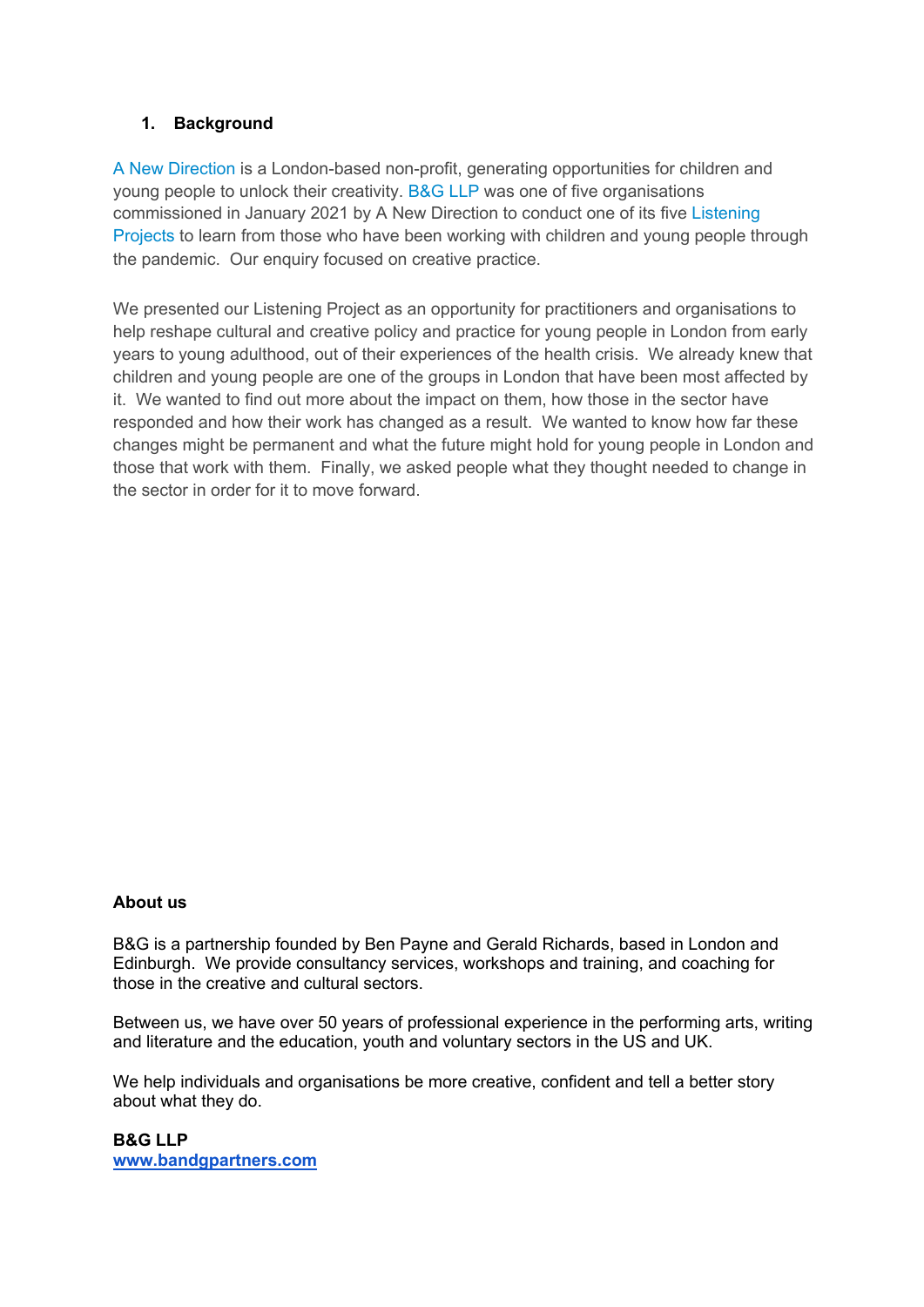# **2. Methodology**

In February 2021, we conducted one-to-one interviews with 16 people, drawn from across the artforms from different parts of London and different cultural backgrounds, working with a range of age groups of young people in a variety of settings: from those working directly with schools to those delivering out of school programmes; from those supporting the development of young creative professionals and those working with families, very young children and in the community. We talked to individual freelance practitioners, those running small organisations and those in larger institutions. We also heard from those with many years of experience in the sector and from those nearer the start of their careers. The age range of young people that were the subjects of this enquiry was also the broadest: from early years right up to 25. Where the upper limit of this should be, in the context of the extended impact that the crisis is likely to have on young Londoners, also emerged as a topic of debate in itself.

We also facilitated two roundtable conversations open to anyone with a stake in our subject and who wanted to contribute to the debate. These discussions also brought together a wide range of people who appreciated the opportunity to connect and share their experiences with others, as well as address the questions that we had for them. 20 people took part in these roundtables, with 22 people also completing an online introductory survey about their work with young people in London prior to being interviewed or taking part in a roundtable. Three of these people who completed the survey were ultimately unable to join one of the roundtables or to be interviewed.

The turnaround time on this research was very tight: just over a month from start to finish. We were conscious that many people who might have liked to participate or contribute were not able to due to these limitations or the continuing challenges of working in the pandemic. With a longer timeframe, we would have wanted to go back out to our original respondents and to a wider group of people to test out our findings and the recommendations that emerged.

Instead, we identified five broad themes - **Acceleration, Innovation, Equity, Community** and **The Future** which helped to give a shape to what we heard. We have illustrated these by including some of the voices of those we talked to. We have then summarised the recommendations from the conversations at the end of the report.

We are extremely grateful to those people who gave us the time and benefit of their experience to engage with us and our questions. We are particularly grateful to the team at A New Direction and the coordinators of five of London's Cultural Education Partnerships: in **Camden, Barking and Dagenham, the City of London, Barnet** and **Wandsworth,** as well as **LEAN**, the network for arts education in Lewisham who helped us to connect with people in pursuit of this enquiry.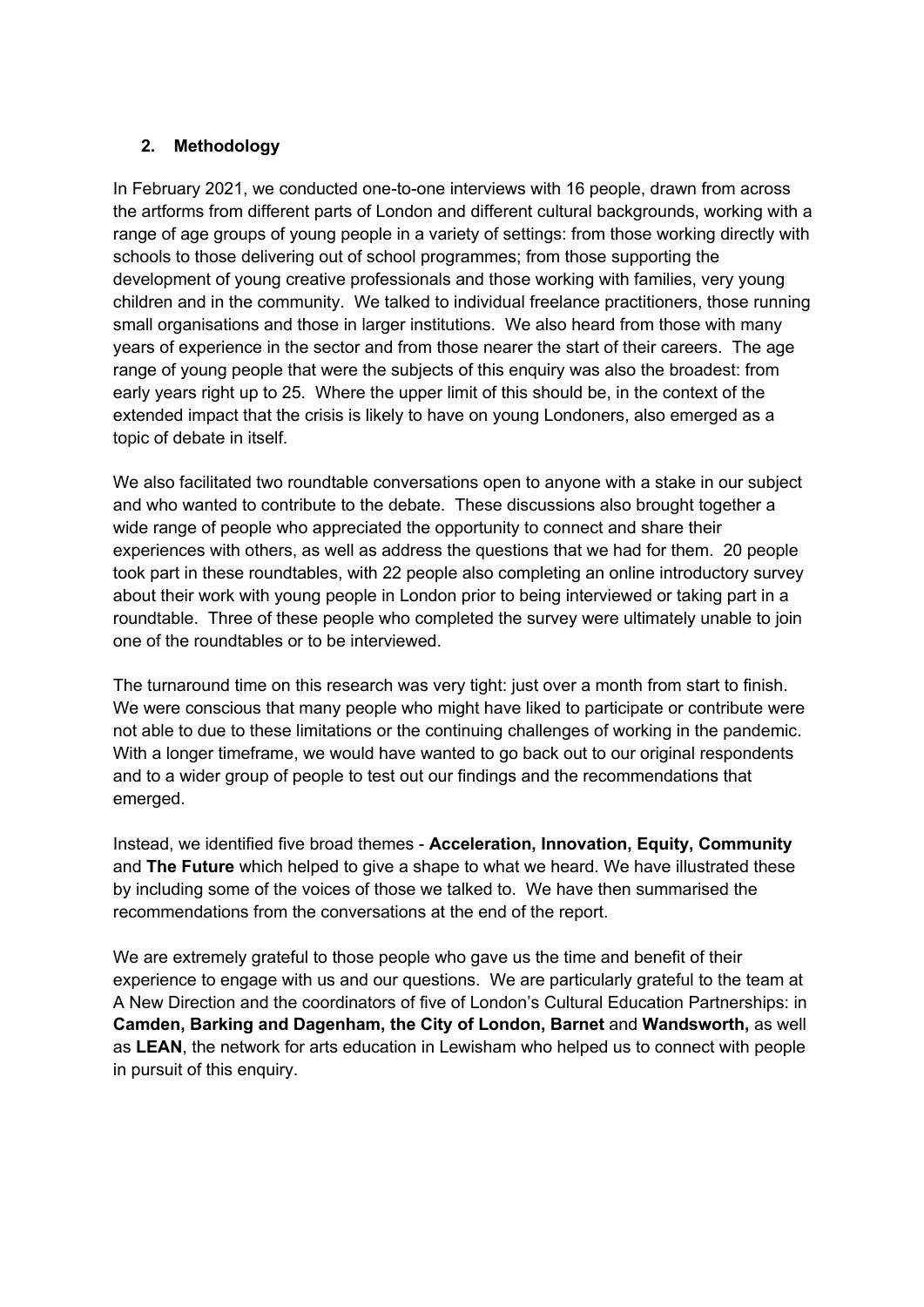# **3. Introduction**

*"Overall, this is a period which despite being catastrophic in the short term will make many great changes in how the world works*" - Anna, aged 11, London<sup>1</sup>

A year ago this week, the Prime Minister announced that he was shaking hands with patients with coronavirus. A year ago, terms such as "social distancing", "lockdown", "furlough" or "support bubbles" that are now the common currency of our lives would have sounded like alien concepts. Covid-19 has caused extraordinary disruption to the way we live, how we interact with each other and how we work. Its effects, particularly for young people, will be enduring.

A year ago, Arts Council England was planning the implementation of Let's Create<sup>2</sup>, its 10 year strategy for arts and culture in England, and to build into it the findings of the Durham Commission<sup>3</sup> that re-examined the role of creative education and how it might contribute to the development of young people. Yet, when the pandemic struck, instead of this plan, the Arts Council, the DCMS (Department of Digital, Culture, Media & Sport) and other key funders had to rush to shore up a sector that was immediately affected by the first lockdown, which has continued to struggle since and will likely be one of the last to reset to some kind of normality. A DCMS report in 2020 noted:

*"The Covid-19 Crisis presents the biggest threat to the UK"s cultural infrastructure, institutions and workforce in a generation. The loss of performing arts institutions and the vital work they do in the communities by spreading the health and education benefits of cultural engagement would undermine the aims of the Government's "levelling up agenda" and the Arts Council's 10 year strategy and reverse decades of progress in diversity and inclusion that we cannot afford to lose." 4*

To this, we could add that the pandemic has also exposed existing deep-seated inequalities in how young people are able to access the cultural provision available in London and in how those from the diverse backgrounds that make up the city can build careers in a sector that is so fundamental to both the economy of London and its life. Young people's lives and development have been put on hold for a year in an unprecedented way and we still don't know what the permanent effects of this will be on them or on the sector. In an already seismic year, it's also clear that the murder of George Floyd and the globalisation of the Black Lives Matter movement has had as much effect as Covid on many young Londoners. The effect on the people and cultural organisations that serve them also has been seismic. Many organisations have had to rethink their entire business models to survive, workers have been furloughed or made redundant and freelancers' livelihoods have shrunk, if not been wiped out completely.

<sup>1</sup> *"Everything is Changing", Young People's Thoughts on Coronavirus*, Fevered Sleep, 2020

<sup>2</sup> "*Let's Create*" Arts Council England's 10 Year Strategy, 2020

 $3$  Durham Commission Report on Creativity and Education, 2019

<sup>4</sup> HMP "The Impact of Covid 19 on DCMS Sectors, First Report, 2020, p.51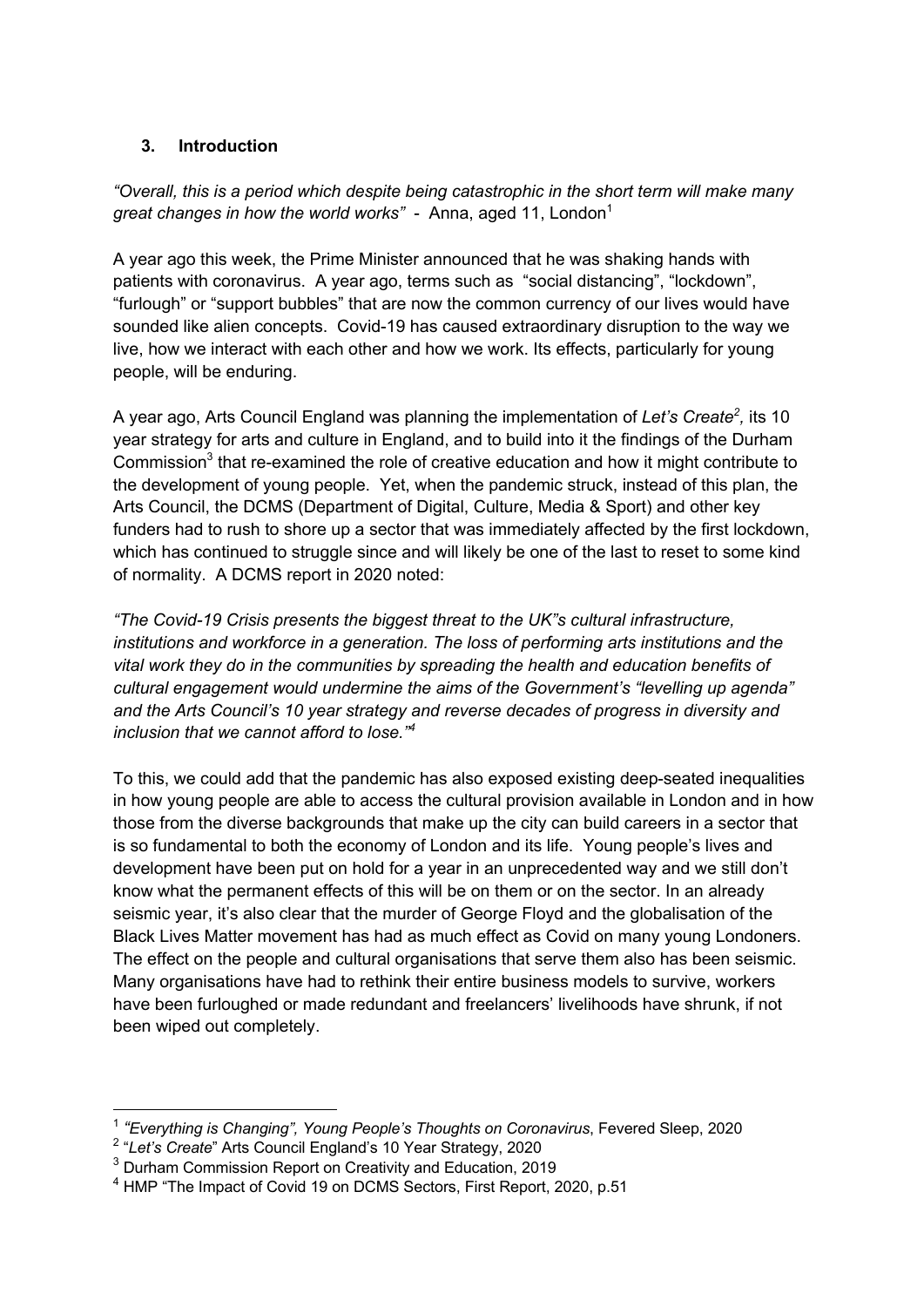This report should be read as a snapshot of the perspectives of those in the sector at a pivotal moment between the most recent lockdown and the new plan for reopening, as we enter the Spring of 2021.

Many working in this sector feel, like young people, disempowered and disconnected from each other and from the key decisions that affect them. Yet through this enquiry, we have also seen a desire to connect, to help and support each other and to find new and positive ways to respond and build back. How then can we learn from the experiences of the last year and build on this impetus and solidarity to create the change we need?

## **4. Themes**

#### **Theme 1: Acceleration**

The immediate impacts of the disruption caused by the pandemic a year ago are still fresh in the minds of many of those we spoke to for this enquiry. Within the creative education sector, we remember how the initial weeks of lockdown created havoc both in the planned programmes of work and organisational teams. One freelancer described having all eight projects in her busy year ahead cancelled pretty much at a stroke. This experience was also reflected by others in other parts of the sector. Whilst one organisation was able to honour 90% of the contracts it had with freelancers, for one freelancer, none of her contracts were, even though she had already signed some of them. Work based on going into schools or face-to-face interaction with young people was hit immediately and hit hardest, leaving many in both creative and financial limbo, struggling to find immediate solutions. An artistic director also recalls:

*"We absolutely rely on teachers as our co-creators in every story that we make with children and, in those first few weeks of lockdown, teachers were just flat out scrambling to work out what all this meant. Even so, we had teachers cycling around their own neighbourhoods to drop off our work to entire classes because some children weren't online or they just hadn't heard from them. I remember feeling very defensive of teachers then when they were getting stick for supposedly not doing anything or not wanting to go back into schools."*

Some organisations were more willing and able to make an early, speedy leap to digital, but many questioned the quality of what was produced in the initial rush and whether it was really what young people needed. We also heard many examples of creative organisations in London rapidly rethinking their activities and their creative approach, developing partnerships to meet the immediate needs of local young people, their families and communities. One example of this was BACs Create and Learn Playkits<sup>5</sup> which were made and delivered through work with local voluntary organisations.

There is clearly a desire that the kinds of relationships and alliances that were forged through this work last beyond the crisis which had brought them about. Against this sense of "all hands on the deck", however, some organisations also had to rapidly adapt to the unprecedented impact on staffing levels and capacity to deliver their work with young people over the same period. For one organisation at one point, all members of staff were

<sup>5</sup> https://bac.org.uk/create-with-us/create-learn-playkits/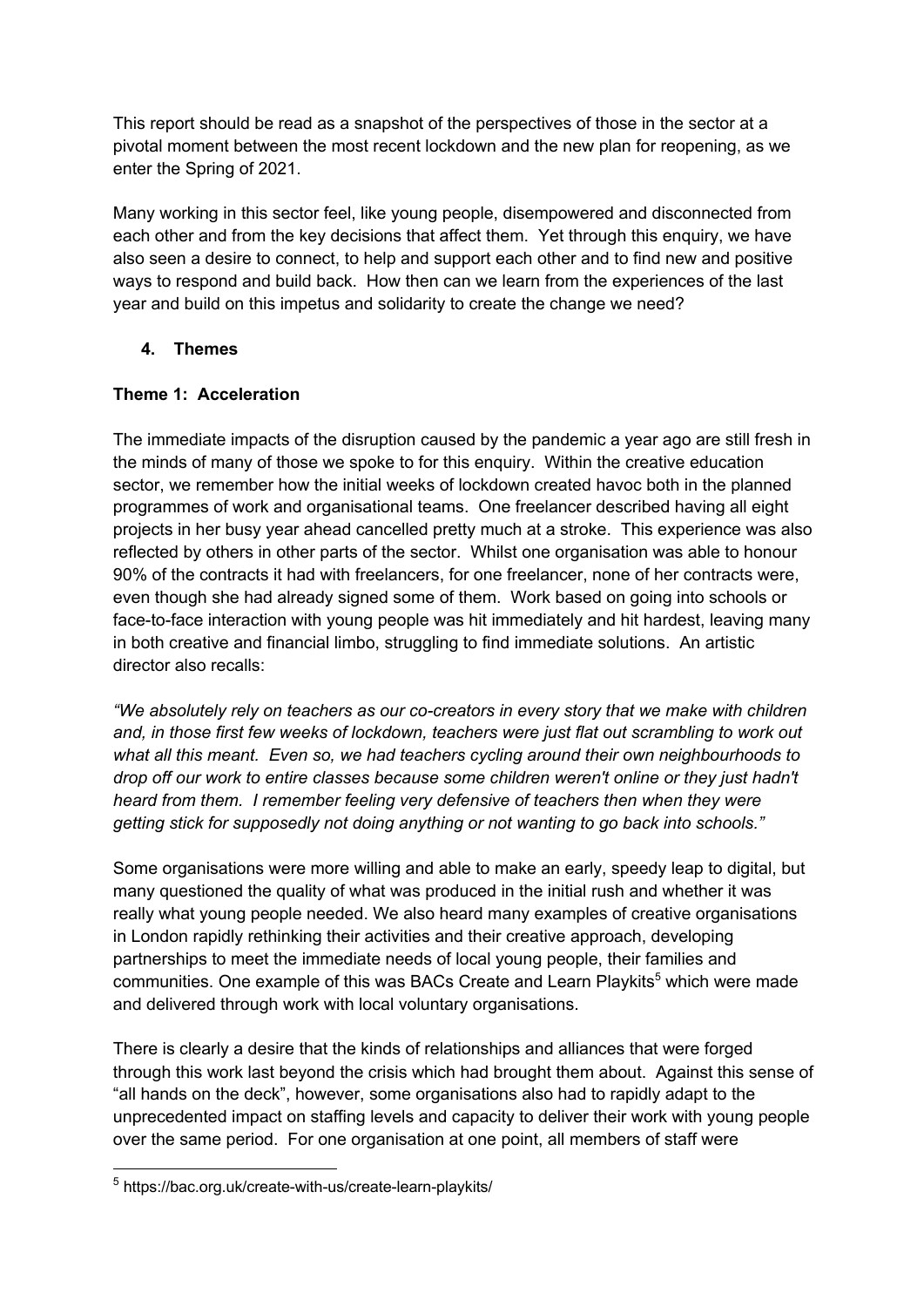furloughed apart from the CEO who was also an Interim Maternity Cover. A manager in the organisation commented:

*"... and I didn't have the capacity to run a creative programme or do the pastoral care for young people and if you don't have that you're in danger of doing a disservice to those young people, to yourself and to the organisation."*

Though the challenges were many and undeniable, we also heard more positive stories of the ways in which the impact of Covid-19 has also accelerated change and created new opportunities for those working within larger organisations and for individual practitioners. For the former, this has been made possible by support and buy-in from those at the top of the organisation. As one Head of Department with responsibility for young people's engagement in an institution put it:

*"I've actually learned more about leading and leading young people's programmes in the last year than I have in the past five. In the last year, I have got better at being more responsive to young people and this has proved to me that I can do it more in an organisation that is really willing to flex and change."*

It was her reflection that the need to adapt to the crisis presented ways to creatively rethink the organisation's work such that young people could be genuinely put at the core of it, instead of it feeling like an adjunct. The shift to digital meant that its programmes were actually more attuned to how young people would most readily engage with them. One outcome of this was that one of the creative skills programmes $6$  for young people that might have been expected to engage an audience of several thousand in normal times at most, actually reached 80,000. Such success only increases the momentum and appetite for change. But how easy is it to gauge the impact and engagement when all of that engagement is digital? How easy is it to provide genuine choice to young people in how they engage?

The V&A Museum of Childhood would have been going through a significant period of change anyway, due to its originally planned closure period that was then brought forward by the pandemic and which will now be affected by the restructuring of the entire V&A operation that has since come in its wake. Nevertheless, the creative education team at the MoC has used this closure period to reflect and dig deeper in how to change its programmes so that they are more co-created with and responsive to young people.<sup>7</sup> In these ways, the pandemic has increased the ability of some institutions to reach more young people, to find creative ways to bring young creative practitioners more into the centre of them, and to activate strategies that might in normal times have taken much longer to implement.

This has been a similar experience for individual adult practitioners and smaller organisations. The restrictions imposed by the pandemic accelerated the learning of techniques to make socially distanced facilitation and practice work, simply because there was no other choice. Alongside this, many people noted how there were also further strategic benefits to this way of working:

 $6$  https://www.somersethouse.org.uk/whats-on/upgrade-yourself-online

<sup>7</sup> https://www.vam.ac.uk/info/transforming-the-va-museum-of-childhood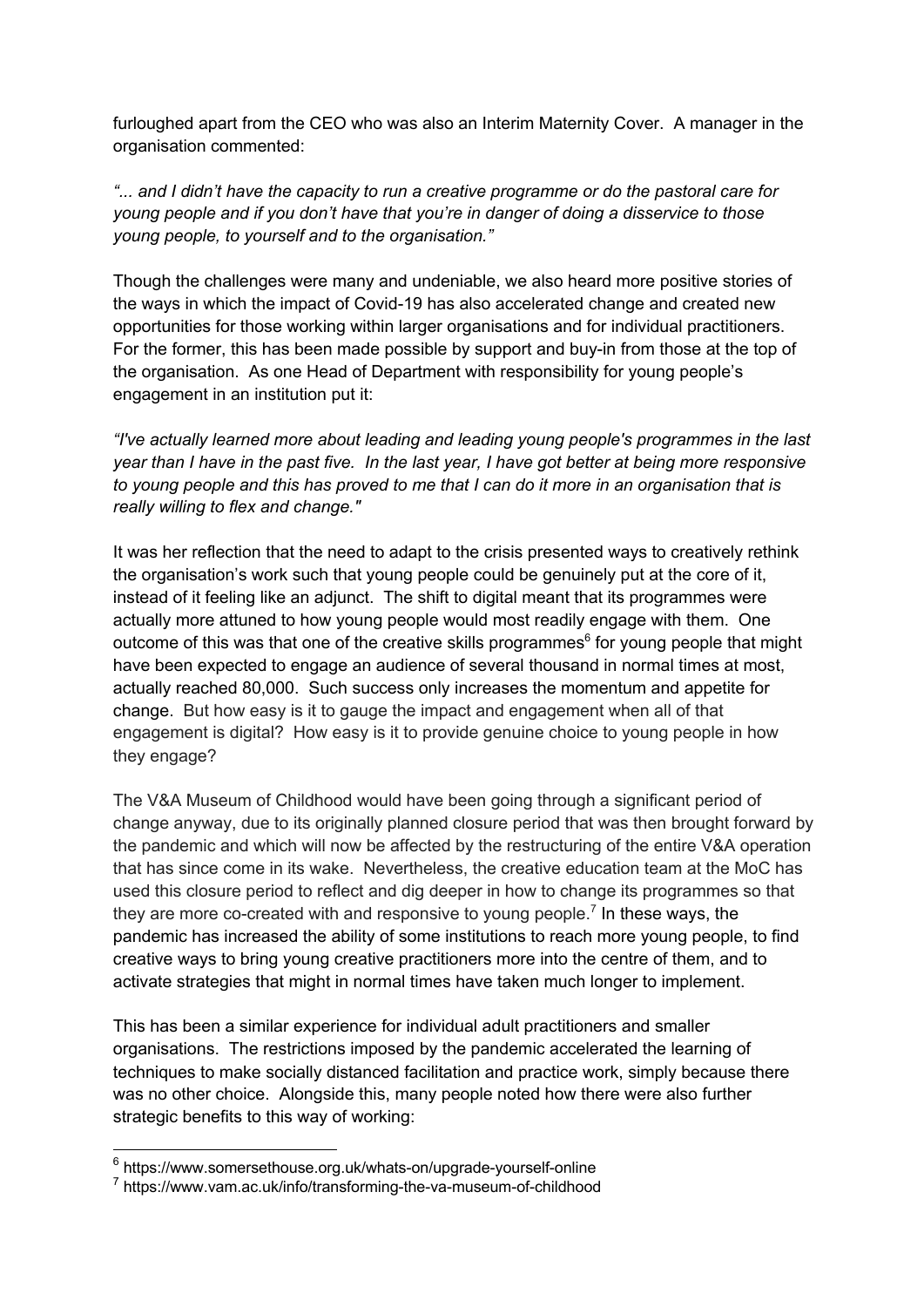*"I used to spend an insane amount of my time travelling for work and I realise a lot of my creative time was actually taking place in my own, unpaid time. Now, meetings that I am not being paid for can happen online and I will stick to this from now on. Because of Zoom too, where you are in the world no longer really matters. I can now reach 30 local schools with my work which would just not have been possible before. Obviously, you lose a lot without that face-to-face contact, but it has definitely given me new ways to think about, deliver and scale what I do."*

One respondent noted how Heart N Soul<sup>8</sup> had grown its engagement with young people with learning disabilities from around 20 regular participants to around 100 for its programmes by delivering them digitally. Others reflected on how they were more able to engage with teachers, with other practitioners and partners both across London and the country in ways that were far more efficient and sustainable than previously thought and that they would preserve much in this way of working even when the pandemic passed.

There has also been acceleration in the creative economy. We heard how the change in the nature of work and the way it is funded is having its own particular impact on practitioners. Someone with over 30 years of experience in the creative sector, primarily with young people, in the community and disadvantaged groups reported:

*"I've been pushed out of arts practice recently through the necessity to work. The type of work I do as an arts practitioner has shifted over time from freelancer to employee, having to adapt my practice along the way. Starting as a dance and drama performer, then moving into facilitating participatory workshops and training. Most recently, as a direct result of the pandemic, shifting across the voluntary sector to become a social prescribing officer working with community groups."*

Last Summer, we also saw how rapidly funding systems were able to respond when they needed to, getting money out swiftly to those that needed immediate support and bypassing bureaucractic processes. One grant manager openly reflected at the time on whether this change should become permanent and if the arts funding system could be made quicker, more efficient and genuinely supportive as a result of how it had responded to the crisis. Some of the Local Cultural Education Partnerships in London also drew attention to how the enforced pause to normal ways of working has enabled more strategic discussions to take place between different agencies and partners with a stake in how the cultural sector works with schools and young people, addressing the tendency to work in silos or to feel like lots of local activity and energy was being duplicated, dispersed or missed.

By the Autumn, many saw how teachers and schools were now more able to engage again with artists and the cultural sector, to define what they needed and that the equipment and techniques needed for working online were more apparent. However, It is clear from our conversations that the more recent national lockdown has had a real impact on young people's ability to engage, with many reporting lethargy arising from this extended period of disruption and disconnection, greater impact on young people's mental health, more issues at home and in the family. There are also increased anxieties about the future and how the

<sup>8</sup> https://www.heartnsoul.co.uk/whatson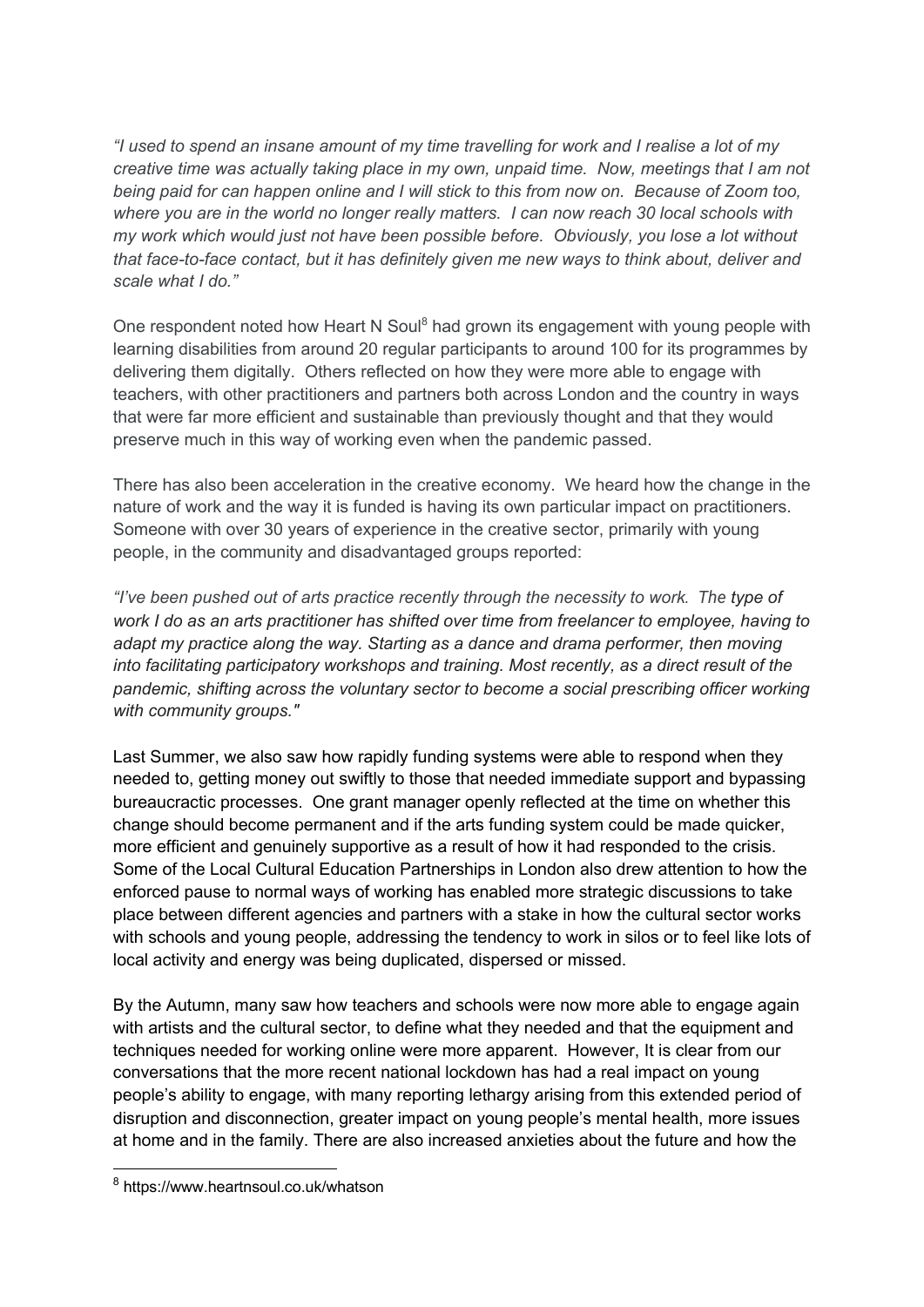return to normal can actually be normal in any way for a long time to come. Creative organisations and people seem similarly exhausted by the constant need to rethink their plans, to adapt their creative practice and work out the ways to sustain themselves. Covid-19 has accelerated all the existing problems of austerity, inequality and uncertainty and deepened all the issues related to this for young people and creative organisations alike. With the coming of the return to schools and the possible end to the current lockdown, now seems like a good time to pause, take stock and ask what the sector really needs. What do the children and young people that we work with really need now?

#### **Theme 2: Innovation**

The challenge to creative practice with children and young people presented by the pandemic in London created the potential for new solutions and inspired changes to the ways of working that may well become permanent even when there is a return to normal. Yet it is also important to acknowledge that at least one organisation which had just found a permanent home in a London borough could not make any new work at all for the first six months, due to a mixture of their own personal circumstances and the need to properly process the implications of what had happened: whether existing projects could really be rethought at all or would have to be scrapped entirely. Another respondent also identified what she saw as an unhealthy competition amongst those in her sector to come up with the "best'"way to support children and young people creatively and educationally. Others commented on how far the demands of being able to still deliver and engage with the young people had taken them away from their original practice:

#### *"At the moment, we're making something more like interactive TV than theatre …"*

When discussing innovation, it was natural for respondents to talk about online work and we heard great examples of how even the most collaborative, participative practice was still made possible through simple, yet innovative approaches.<sup>9</sup> Yet, some of the most interesting creative experiments through this period may have been the ones that attempted to maintain the live connection, despite the restrictions of lockdown. Instead of going online, for example, a community music organisation in Haringey opted to create a way for local musicians to connect with local young people and residents in the eight streets immediately adjacent to the company's home, building on the weekly "clap for carers" event.<sup>10</sup>

"We Are Still Here" had the advantage that some of these local connections and partnerships, to some extent, already existed from the previous work of the organisation. What is also notable is that the impact of this particular experiment has already been captured and assessed by an evaluator. This highlights the importance of being able to understand the innovations that have worked well under these peculiar circumstances, to learn from them and share them more widely and of what meaningful public engagement looks like when the circumstances around it have been so prescribed. Another project<sup>11</sup> by the same organisation, a programme that had been running for several years before, but

<sup>9</sup> https://grandjunction.org.uk/category/community-banter/

<sup>10</sup> https://groundswellarts.com/wearehere/

<sup>11</sup> https://groundswellarts.com/projects/sing-our-story/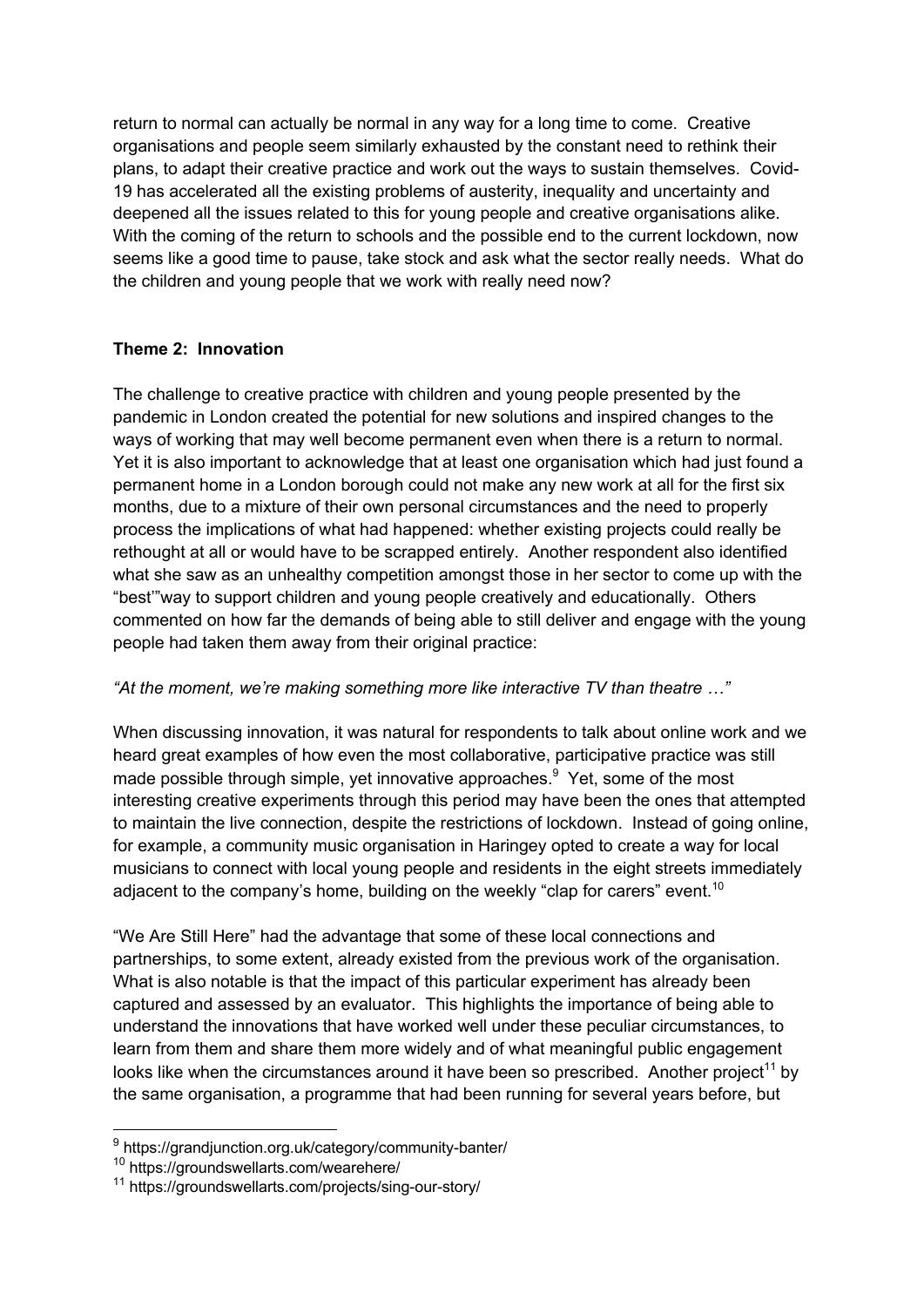which had previously been delivered through schools, was reformatted to be delivered online and, as schools were not at that point able to engage, was delivered digitally straight into family homes instead. The results of this were manifold. The project quickly demonstrated its benefits, particularly for marginalised families with children locked down at home. These families began to directly refer the programme to others and to schools themselves. When schools were able to reconnect with the project, they also saw the advantages of the direct connection with families, possibly for the first time. Larger partners such as Great Ormond Street Hospital then showed an interest in taking the project further to more families. In this way, the role of families changed the dynamic. That they have potentially more understanding of the benefits of creativity and creative education work with young people from the experience of it in their own homes is one area that merits further investigation. How innovative projects that have demonstrated their value like this and can be helped to scale in order to reach new audiences is another.

For some, innovation has not been so much about doing anything particularly groundbreaking artistically, more about continuing to provide the kind of space that they already know young people need just in different ways. Against the backdrop of other organisations grappling with new ways to respond, one Artistic Director of a London youth theatre commented:

*"We knew exactly what to do because it's what we've always done: provide "the third space" for young people that isn't home and that isn't school, a space where they can find support, connection and a place to express themselves. We've been active throughout the pandemic even though some of the young people actually haven't performed on a real stage for more than a year. In that time, I must have played over 200 games of Werewolves which actually works brilliantly online. I'm now very good at leading it, still not any good at playing it."*

What this experience has also provided is the conviction that, with the next two years really being about recovery, the company needs to find new ways to grow. There will be a need for more in-depth, long-term support for young people; for the ability to work with smaller groups of young people, as well as the need to expand its programmes to more young people locally and provide physical spaces in which young people can feel safe and over which they can have ownership, because *"if you're a 14 year old, your real development takes place in direct relationship with other people. They will need a space to process and to reconvene for quite a while to come."*

The artistic director of another theatre agreed:

"*When we've been talking to teenagers, there's an anxiety there about how quickly things can really go back to normal ...' she said. "So it's about facilitating conversations. They've got so used to communicating through Whatsapp and new technology, the art of face-to-face conversation has been lost. One 12 year old said at the end of one of our sessions: "Thank you. I've really missed human contact ..." It can't just be about let's go back and put on a show. It'll be support with conversation and social skills and just giving them the opportunity to play again."*

More than one respondent pointed out that these widespread feelings of disconnection, isolation and marginalisation; and of always feeling "responsible" have strong parallels to the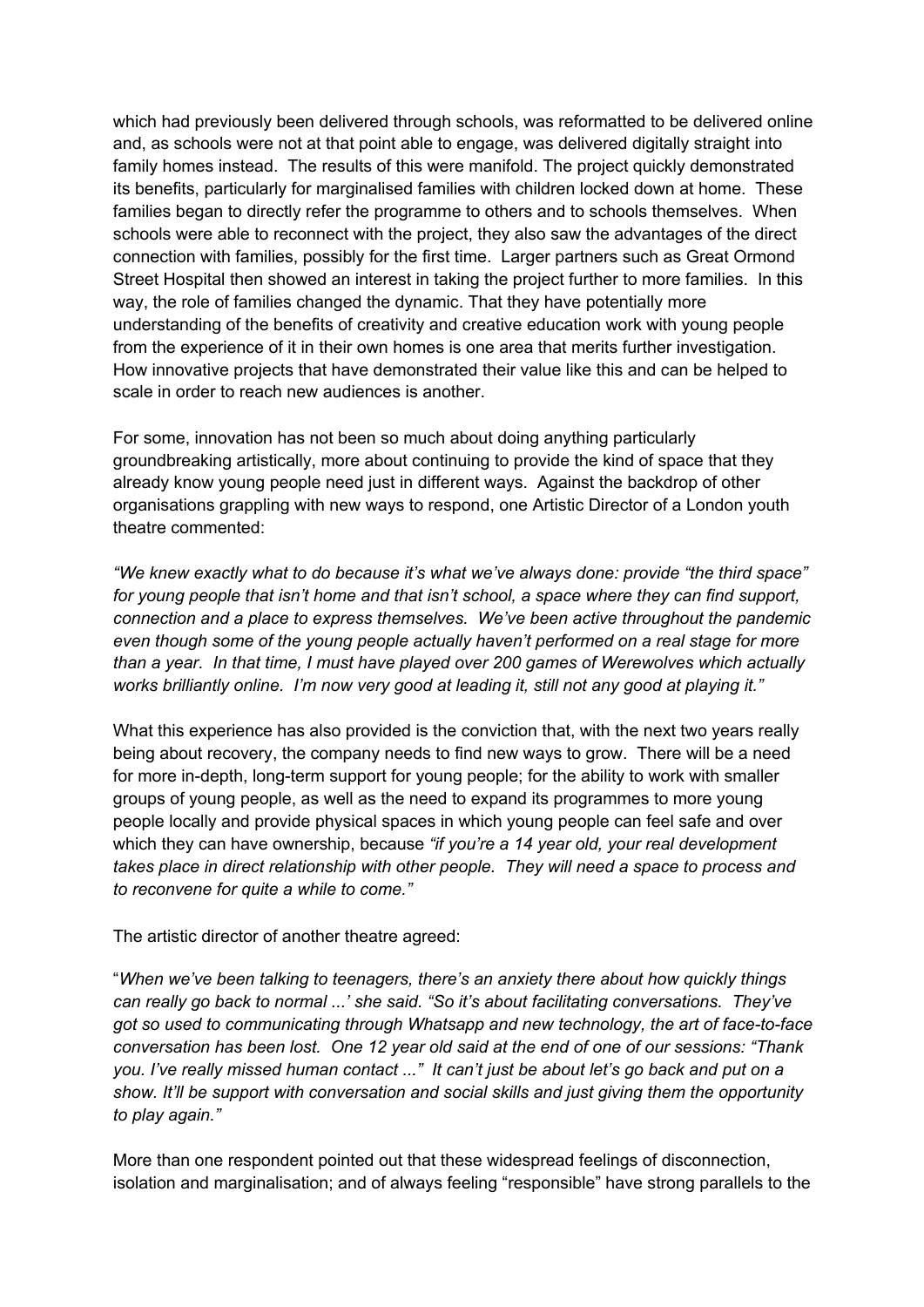feelings that both young carers and looked after children experience all the time. It could be that creative projects and organisations that already work with and support these groups of young people have much to teach the rest of the sector.

Even those creative organisations whose premise and creative practice often works around the imaginative use of digital have found the last year tough. We heard the long-term Impact on creative practitioners of constantly needing to improvise in the digital space for young people and to adapt their work to the often very different needs of a group and ways they engage. They talked of the pressure from constantly interacting with muted microphones, or with black screens only to get a glimpse of a young person bundled in the far corner of their room, hopefully listening. In some ways, we heard there was also an artistic cost of innovation. One practitioner talked of his feeling of loss of seeing a live theatre project that he had worked on for three years with a teenager being repurposed for YouTube. This way it could become something new and immediate and reach many more young people, but it also became irrevocably something different to that which they had both originally intended.

## **Theme 3: Equity**

*"We have to remember that all young people don't have access to technology or broadband service."*

As London and other cities around the world descended into the first lockdown, the digital inequities became abundantly clear. In a world swimming in wifi and filled with digital devices, we learned that not every person or family had access to these items that many of us consider essential and necessary to function in today's modern world. The already existing digital divide was exacerbated by lockdown with 1.9 million households in the UK without internet access and 25.9 million people relying on pay-as-you-go services to make phone calls and access essential services such as education, healthcare and benefits. The continuing lockdown and loss of jobs has only served to increase the divide even further leaving families to decide between internet access and food.

Children and young people living in poverty or considered 'at-risk' have been hit hardest of all. The lack of internet access combined with a lack of computers, laptops, tablets and smartphones meant families could not engage digitally or had to share these devices, with education and creative pursuits taking a back seat to the needs of a working parent or parents or siblings at different schools. As cultural education organisations moved their services online, many young Londoners were left out, unable to take advantage of the programmes and services they had come to rely on for support and creative growth. One company in Tower Hamlets lost the majority of its Bengali young people as soon as it moved online, leaving primarily the already most artistically engaged and digitally privileged young people. This problem of digital access has been continuously highlighted in research over the last year. $12$ 

Even when organisations spoke to their young participants about their online access, the answers they were given about access devices at home didn't sync up with that young

<sup>12</sup> https://www.nesta.org.uk/blog/digital-natives-digital-creatives/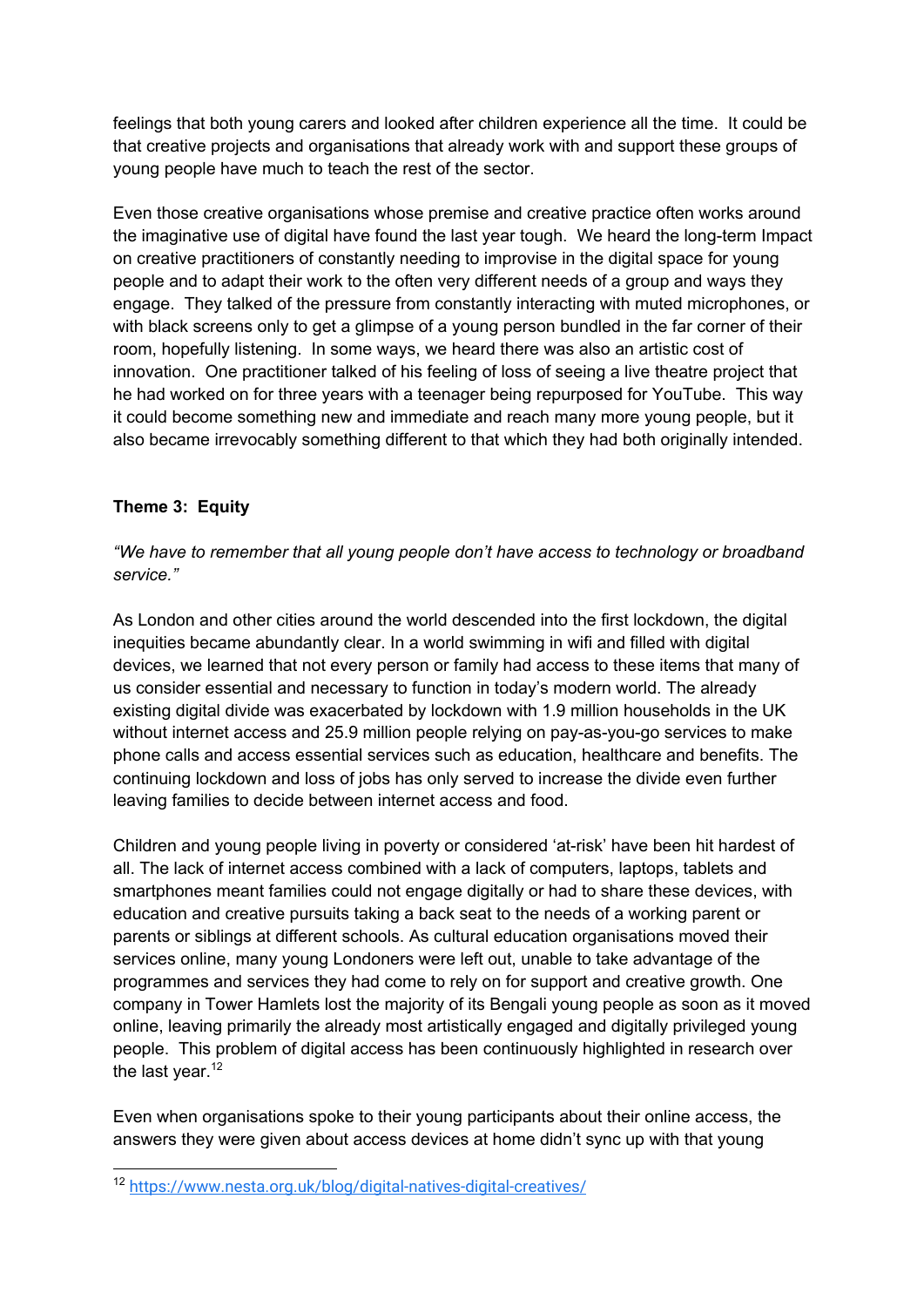person's reality. A programme coordinator who works with young people in a music programme told us:

*"Many young people say they have access and devices but don't and don't want to say because of embarrassment."* 

The pandemic has also exposed the cultural inequities that exist within at-risk communities. While young people with online access are thriving and taking advantage of the many opportunities that now exist online, those without access are once again being left out and left behind. "*Being online was a great way to collaborate but only six or seven of our young people are taking advantage because the others, they haven't got it."*

*"All youth are not coming from the same background or the same experience, one size does not fit all."*

Many young people have to share their devices AND their working spaces with other family members, making it hard for them to participate in creative work. The reality of participating in, activities like music and dance, became impossible in smaller and crowded home environments. A music education programme coordinator related:

*"Having that safe space of our building was important. A lot of participants would ask to stay for another two or three hours (after a programme) because they had to share their bedroom with two or three older brothers."*

The cultural and creative education sectors were already answering calls to diversify and increase the representation of Black, Asian and Minority Ethnic, LGBTQ and disabled people in their worlds. The pandemic, the murder of George Floyd and the resulting increased activities of the Black Lives Matter movement have exposed the inequities even further. Even as we heard how some organisations were developing their BLM pledges into active anti-racist plans, pushing forward decolonisation projects with big London institutions despite the challenges of lockdown, we also heard how young Londoners from historically underrepresented communities, already affected by the digital divide, were losing out on online creative education workshops and being deprived of creative education activities. This will result in even less Black, Asian and Minority Ethnic, and other underrepresented young people pursuing creative careers or roles in cultural leaderhsip, perpetuating this cycle of lack of representation. One of our roundtable conversation participants, a young man from the Black, Asian and Minority Ethnic community summed it up:

*"After the lockdown and post-covid, I feel as a young person, I feel like there will be a lot of catching up to do. With tech we moved really far but in everything else we are still backward. There will be a lot of catching up to do.*"

The lack of non-white leadership in youth-arts organisations has also become strikingly apparent with one interviewee calling out the "disgraceful lack of representation" in the sector and another pointing to the minuscule number of black-led youth theaters. It will not be enough to diversify the sector - there must also be a concurrent increase in representative staff and leadership to serve as examples and role models for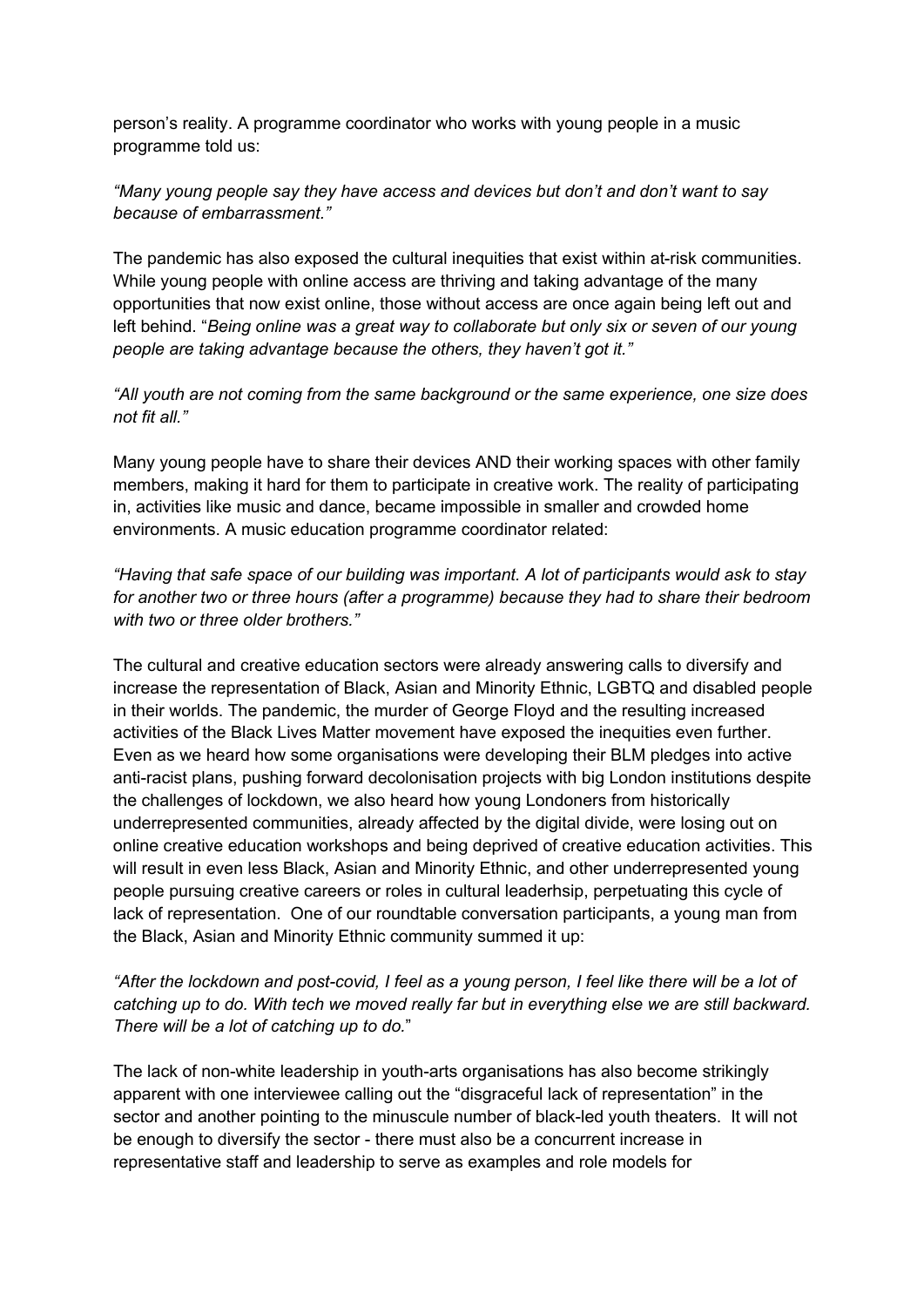underrepresented young people interested in careers in the arts and cultural sectors. A staff member at a local arts centre said:

"*A huge part of convincing young people of a career in this industry will be mentorship. Providing them partnerships with people like them, young leaders who have been through and learned the hard way how to get ahead. It's about representation. 'This lad looks like me, he's from my area and look at what he is doing', that kind of aspirational mentorship. So it's not just organisations telling or schools telling how to do these things but actual physical examples of successful people who are enjoying their lives and their creative careers."*

A senior manager of one cultural organisation also commented, *"when I came into this job, I realised that I had been pushed forward, mentored and encouraged by so many people ... By the time I got here, I had a network, probably of over 200 people with me. We need to be building and providing those networks for more young people from the kinds of diverse backgrounds like mine that don't already have them."*

## **Theme 4: Community**

Elsewhere, we noted how the pandemic and its various lockdowns made space for some to reflect on what they were doing in the sector, how they were doing it and why. The impact of the crisis enabled some to notice others more, to learn from each other; and created a desire to keep the connectedness and sense of community and collaboration that emerged. This is particularly the case now that there is more awareness of the range of circumstances that can greatly affect some young people's ability to participate in cultural programmes: what one respondent called *"the cultural gap that we all knew was there which has actually been shown to be more of a cultural chasm"*. The leader of a London music hub said:

*"We ask more questions now. If a young person or a family are moving on from us, where previously we might have seen that just as a decision by them, we're doing a deeper dig and we are now naturally asking if there is anything we can do that would enable them to continue ….there's also more togetherness with other organisations that might not normally have worked together before. There are a lot of networks which were more about the voluntary sector that didn't engage with us as a cultural organisation. Our work as a hub has grown and that has got to be a healthy thing. But will these networks of support for young people disband once there's a return to normality?"* 

The situation also inspired more connectedness and a desire to create a community of practice around work for young people. One London youth theatre shared the resources from creating its "Coronavirus Time Capsule"<sup>13</sup> with 215 other companies nationally, reaching over 3,000 more young people in the process. Networks like Participatory Arts London and What Next? also came to the fore, as did the Local Cultural Education Partnerships (LCEPS) with coordinators reporting membership increasing in response to the pandemic.

<sup>13</sup> https://thegulbenkian.co.uk/what-we-do/the-coronavirus-time-capsule/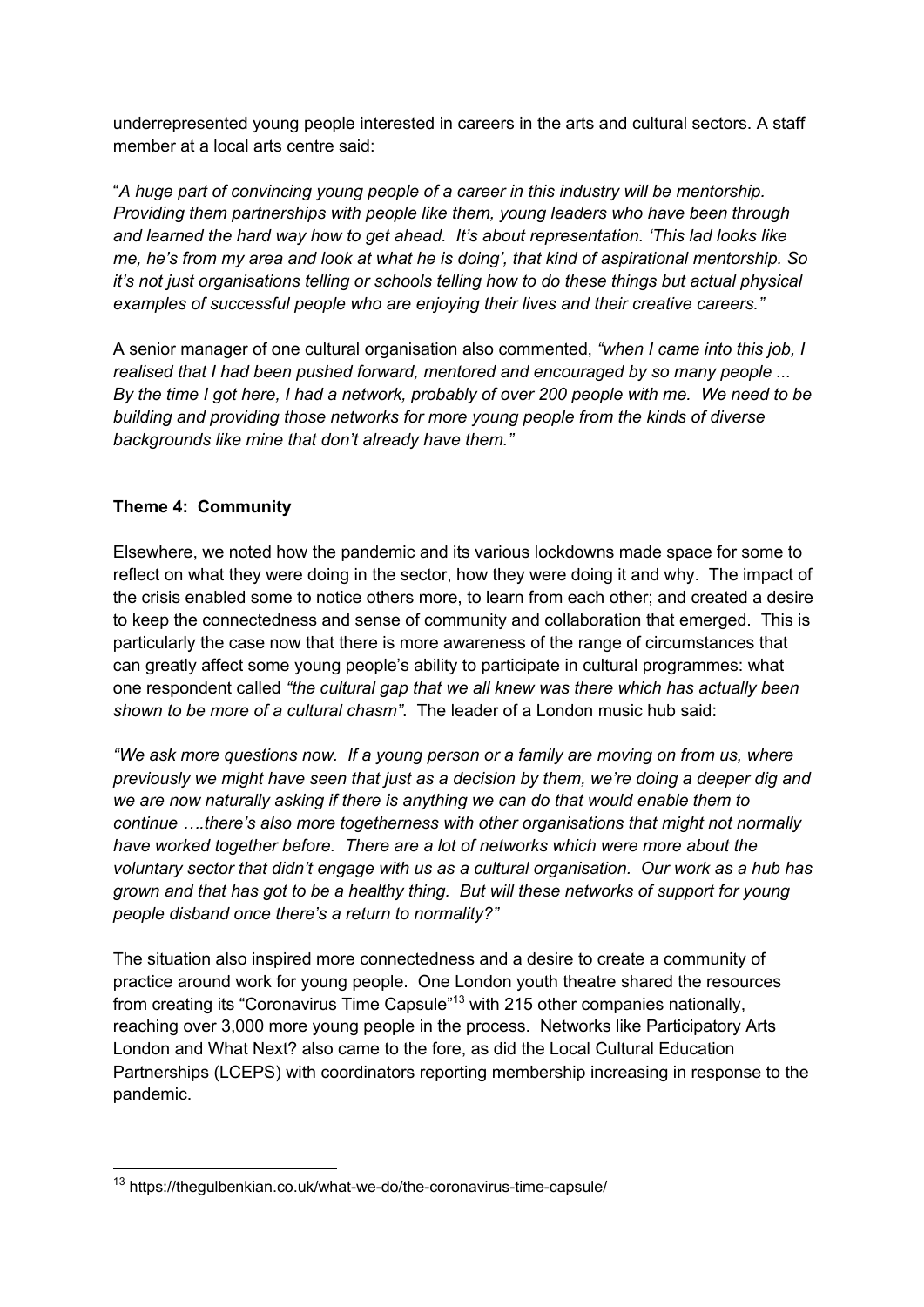In response to the disruption of relationships between schools and creative organisations, LCEPs like Camden Spark recognised the virtue of brokering simple "buddying" opportunities for teachers and people within these organisations to connect and talk without the need for this to necessarily lead to anything immediate as an outcome. Other respondents also talked about the need for this as a way of organisations reconnecting with teachers, establishing what schools need and rebuilding supportive creative relationships across the sector. From this, there could be a role for LCEPs in enabling young people through training and support to become local leaders for and commissioners of creative practice in their areas and for local teachers to become cultural education leaders in their school and communities. Camden Spark also identified a need for the primary schools to be able to build up communities of artists and other creative practitioners around them.

*"Artsmark will be a priority; we will need to find ways for primary schools to find very local groups of creative people to help them make the most of going through the Artsmark process"*

This emphasis on the hyper-local was also seen as one key strategy that could really help young people out of the pandemic: initiatives like A New Direction's own *Reset Collaboration Plan*<sup>14</sup>. There were also calls for greater cultural democracy at the local level, for instance, that every borough should have an organisation that can support some kind of citizen's assembly for young people and culture. This linked to a crucial point about honouring and supporting what already exists, rather than parachuting in outside projects and organisations to fill the space:

*"There are loads of dedicated people running after school clubs, or doing something in their local estate training young people in how to DJ or to play an instrument. I think we should find those people and give them some money, space and support rather than imposing projects on young people from outside. Seek out talent that really understands its local area."*

We also heard how individual freelancers, out of necessity, were creating their own collaborations with practitioners from other artforms or in other fields to help deliver creative work to children and young people together, learning new skills as a result and rediscovering the art of collaboration out of their isolation.

#### **Theme 5: The Future**

*"Everyone has to be pandemic ready from now on. You have to plan in a totally different way now."*

*"I guess a business plan is always more or less a work of fiction. Ours is now more like a surrealist work of fiction. We can imagine multiple different futures, rethink aspects of the business model, but as an artistic organisation we are really trying to understand what teachers need now."*

<sup>14</sup> https://www.anewdirection.org.uk/what-we-do/local-partnerships-programme/reset-collaborationplan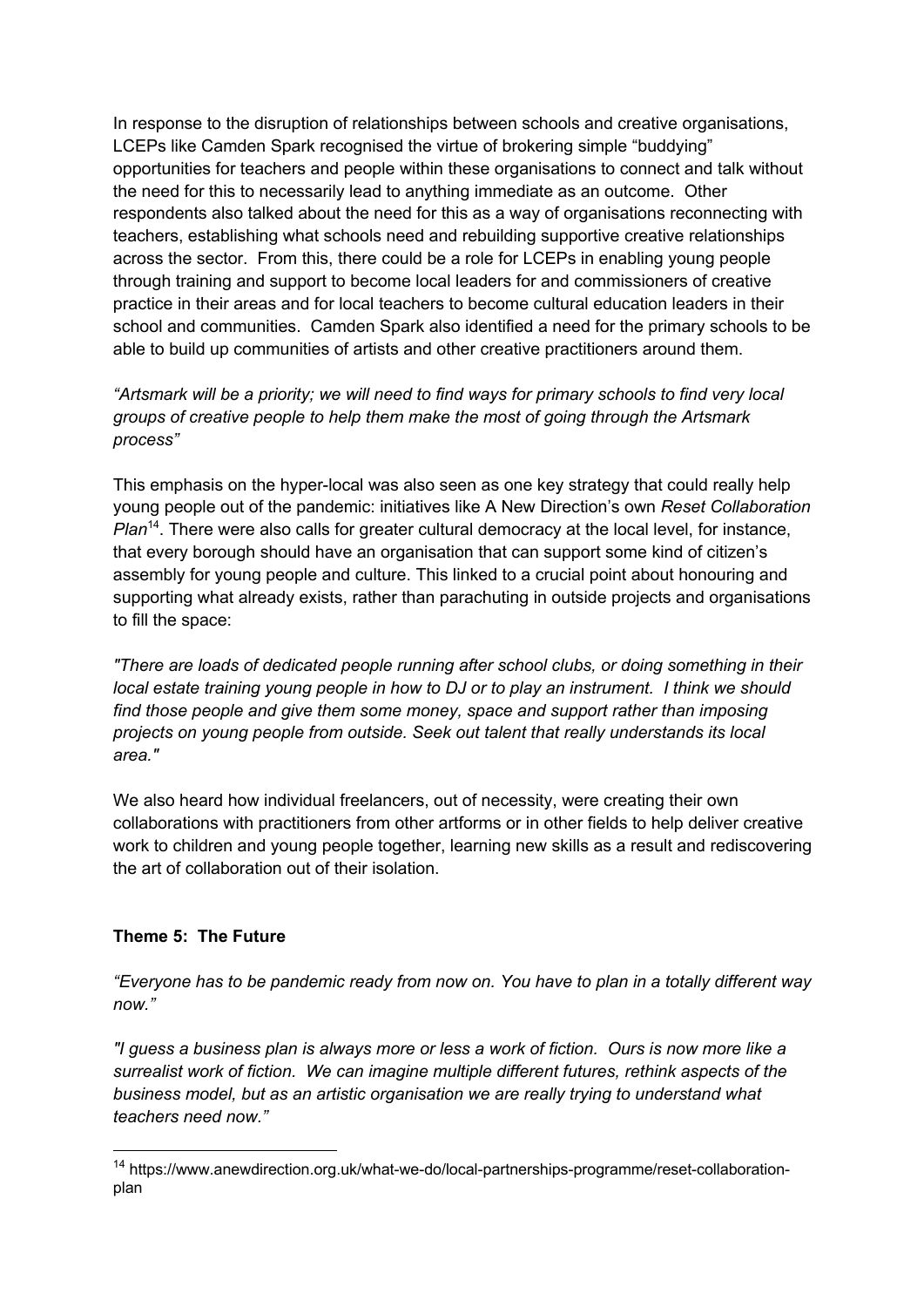The global pandemic and the resulting lockdowns have created a fundamental shift in the culture, arts, and creative education sectors that will be felt for years to come. The move to online delivery of education and arts, has allowed organisations and freelancers to be innovative, go beyond their comfort zones, and experiment with different ways of delivering content. Before March 2020, who had ever thought they would be delivering a performance or a class via Zoom? At the same time, how many of us actually had "global pandemic" anywhere in our organisational risk register? Now all our plans have to be pandemic-proof. Some within smaller organisations remarked that the year ahead would be the hardest for them as they juggled with different, blended ways of delivering programmes and of differentiating work according to the needs of lots of young people. One leader of a community arts organisation commented that during the current lockdown her office had felt more like a call-centre as it dealt with the different needs of the families it was working with.

For freelancers, they learned to use digital means to deliver content and expand their reach well beyond their previous audiences. Geography and physical limitations were no longer an issue for consumers and many artists were excited for this new and increased exposure. Depending on the art form, many freelancers were able to adapt to the new medium and learned to promote themselves online. Freelancers we spoke to, see performing online as a continuing part of their work after lockdown, relishing in the new exposure being virtual has brought them. Unfortunately some art forms could not make the jump to digital, as the director of an African Drumming organisation pointed to the difficulty the drummers had transferring their art form online. The beats, the rhythm and atmosphere created by the drummers did not translate. In the drive to continue using programs like Zoom, Teams and Houseparty to deliver culture and creative education online, we must remember that many art forms, like music and dance, still need to be experienced in person.

Creative education organisations that work with young people had to move to online delivery the same as freelancers. There was a wealth of online programming created for young people and families to take advantage of. So much so, that it was hard for people to navigate and find what they wanted or needed. The organisations that found success online were the ones that focused on delivering quality programming. However, the successful organisations tended to be the bigger, well funded groups. Smaller organisations and institutions who had to furlough staff and cut costs were left behind. With the digital genie out of the bottle, many organisations will continue with their online programming for the foreseeable future. A positive side effect of this is that parents are now much more focused and involved in their children's education and creative programming. Parent engagement has increased and will most likely continue and could become a key new factor in how the work is developed and delivered.

However, we need to make sure that the rush to continue online delivery does not increase the cultural gap even further. The digital divide has been exacerbated by the pandemic and there are now even greater numbers of children and young people who will not be able to take advantage of virtual arts and art programming. In person performance, performance spaces and creative spaces need to safely make a comeback to ensure that all members of the UK, regardless of race or economic standing can enjoy the arts.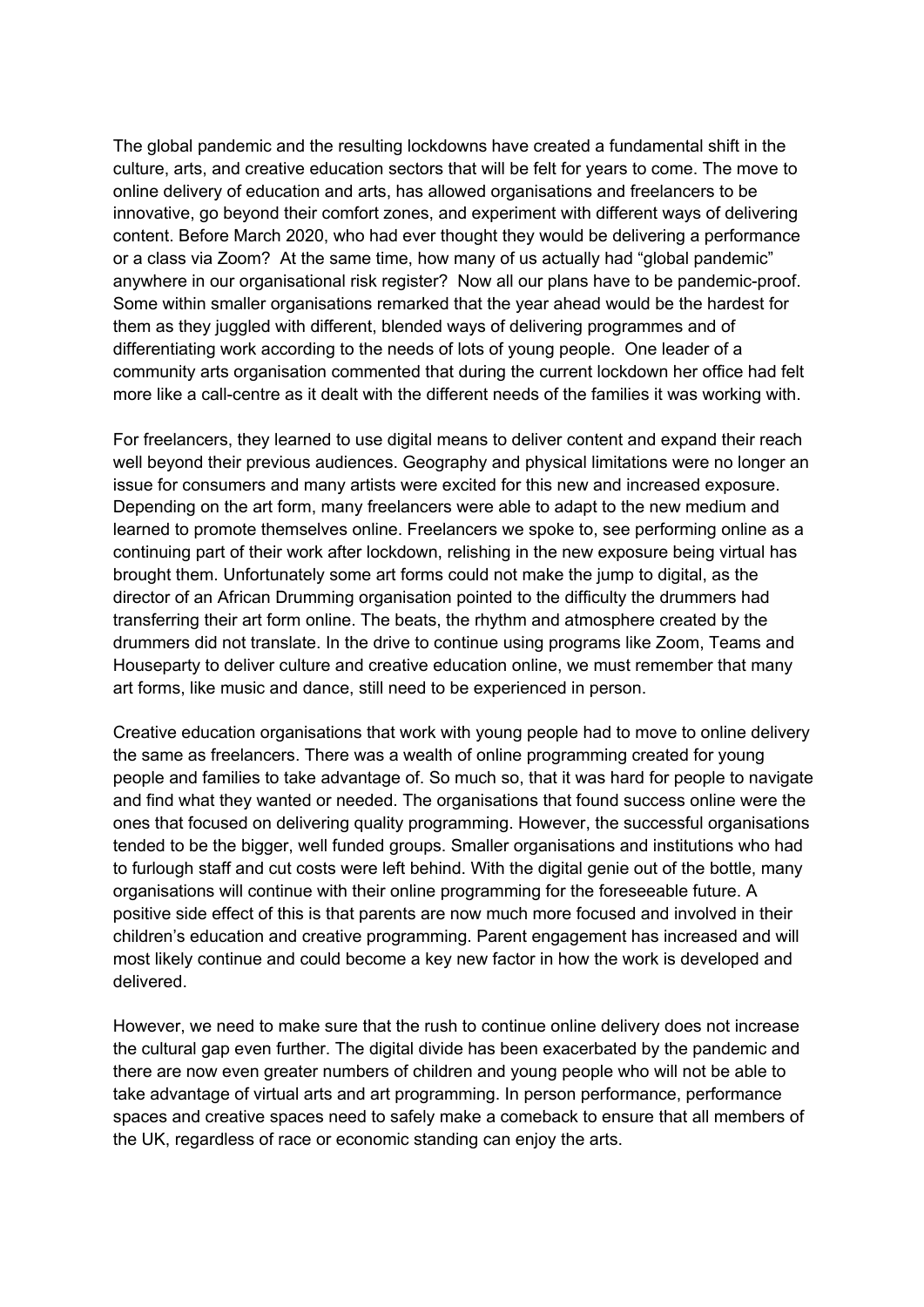*"As a young person, you want to have security. You know what I mean. When I was 19 or 20, I didn't know what the arts jobs or arts newsletters were. So it's making them aware. Now I tell the 14 and 15 year olds I work with to sign up to the newsletters. Let's not talk about Stormzy or Chipmunks or rap battles. Let's talk about opportunities and funding."*

Young people, especially Black, Asian and Minority Ethnic, disabled, LGBTQ and refugee young people have been the hardest hit by the lockdown. These young Londoners relied on the arts, cultural and creative education organisations and creative spaces to be able to express themselves, to learn, to grow and in some cases to escape. Now they are entering an uncertain future with reduced opportunities to do all of these. It will be up to arts and creative education organisations to provide these opportunities and more. There is a looming mental health and wellbeing crisis on the horizon and creative education organisations can play a vital role in supporting families and schools as they work to support young people. Arts to support wellbeing is a proven methodology and organisations may want to take cues from social prescribers, linking their work to improved wellbeing as a potential source of funding. Unfortunately the mental health crisis is converging with an increasing educational attainment gap. We heard the opening up of a debate on what the role of creative education should be as the plan to reopen schools begins to take shape. Should the emphasis be on helping young people to catch up on all the learning that they've missed, or more on helping them make the difficult mental and emotional transition back into the world?<sup>15</sup>

As one practitioner commented, *"the arts is often the one non-judgemental place a young person has in their lives. When they're being judged and tested on everything else, we need to preserve that."*

Yet schools will likely focus on core subjects in an effort to close that gap. With arts programming usually the first to be cut, organisations and freelancers will need to work with schools to find out what their priorities are rather than, as one freelancer told us, "*doing the things organisations or artists think is important."*

*"If this country wants to have an arts sector in the future then who is going to keep it going? If you've taken it out of the syllabus, told young people to work in tech, then who is going to keep the sector going?"*

Outside of school, creative education organisations can help young people return to the arts and help them think of the arts and arts organisations as viable, realistic possibilities for future careers and employment. However, and this was stressed by a majority of our conversation participants and interviewees, young people must be authentically involved in the conversations about what they need and what they want from their engagement with the arts and creative education organisations. Youth panels and youth-led initiatives should be the norm moving forward, created to give guidance and feedback to the sector on a continuing basis. *"These panels should not be one-offs and not created in response to funder initiatives,"* said the director of a music and performance education programme. Organisations should also start employing young people within their organisations. As

<sup>15</sup> (https://www.theguardian.com/education/2020/aug/26/attainment-gap-between-poorpupils-and-their-peers-widening).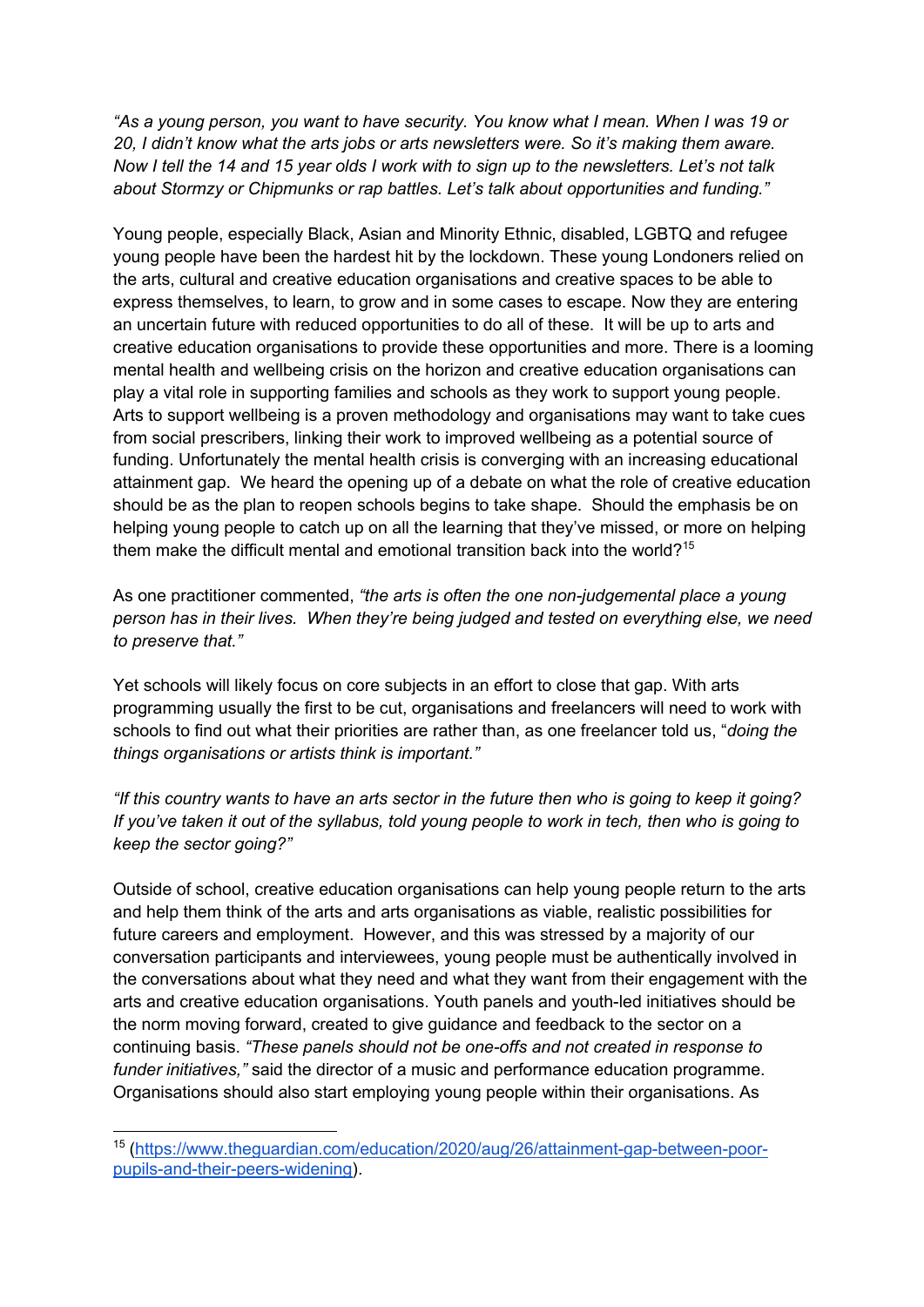another director said, *"Give young people job opportunities in organisations, give them valuable programme and leadership experience so they can grow into roles."* By creating space for young people, especially underrepresented young people, in organisations to learn and grow, they can ensure representation will be authentic and appreciated.

There is optimism for the role that creative education organisations can play in supporting the sector and young Londoners once we have emerged from lockdown. There is also a role organisations can play in creating a diverse sector, where all people feel welcome and see themselves represented in the creativity on the stage and behind the scenes. The creative sector and creative education must evolve to meet the new reality our world finds itself in.

*"Creative education needs to evolve. Even the concept of creativity needs to evolve. Creativity is inventiveness, creativity is problem solving, creativity is adaptability. And creative education doesn't always match what creativity is."*

The time has come for the creative sector to understand that it encompasses a great many things and a great many people if it is to survive.

## **5. Recommendations**

We asked our participants for recommendations for organisations and the work they do with young Londoners. The discussions were very candid with many stressing how they hoped the recommendations would be taken to heart. We have tried to reflect these recommendations pretty much as they were put by those we had conversations with, whilst grouping them broadly according to their subject.

## **Representation and Diversity**

- Don't take diverse creatives for granted. Don't just use our faces and names just to make yourselves look diverse.
- They have to be willing and committed to telling diverse stories, to working with diverse artists. Usually the people raising the funds aren't diverse but they are the ones planning everything. Let diverse creatives be there at the idea time because they will have the knowledge of what young people have said to them. And bring in the young people! Speak to the young people you are serving.
- You can tell young people to take risks, but for a Black, Asian and Minority Ethnic young person taking a risk is not a reality they can take advantage of. Being able to take risks is a privilege.
- Understand that the class system is an issue. The opportunities are not equitable and not open to all.
- We have to make sure the young people that are not being listened to are listened to. The innovators and entrepreneurs are in the Black, Asian and Minority Ethnic and other underrepresented communities, they are just not being given the opportunities.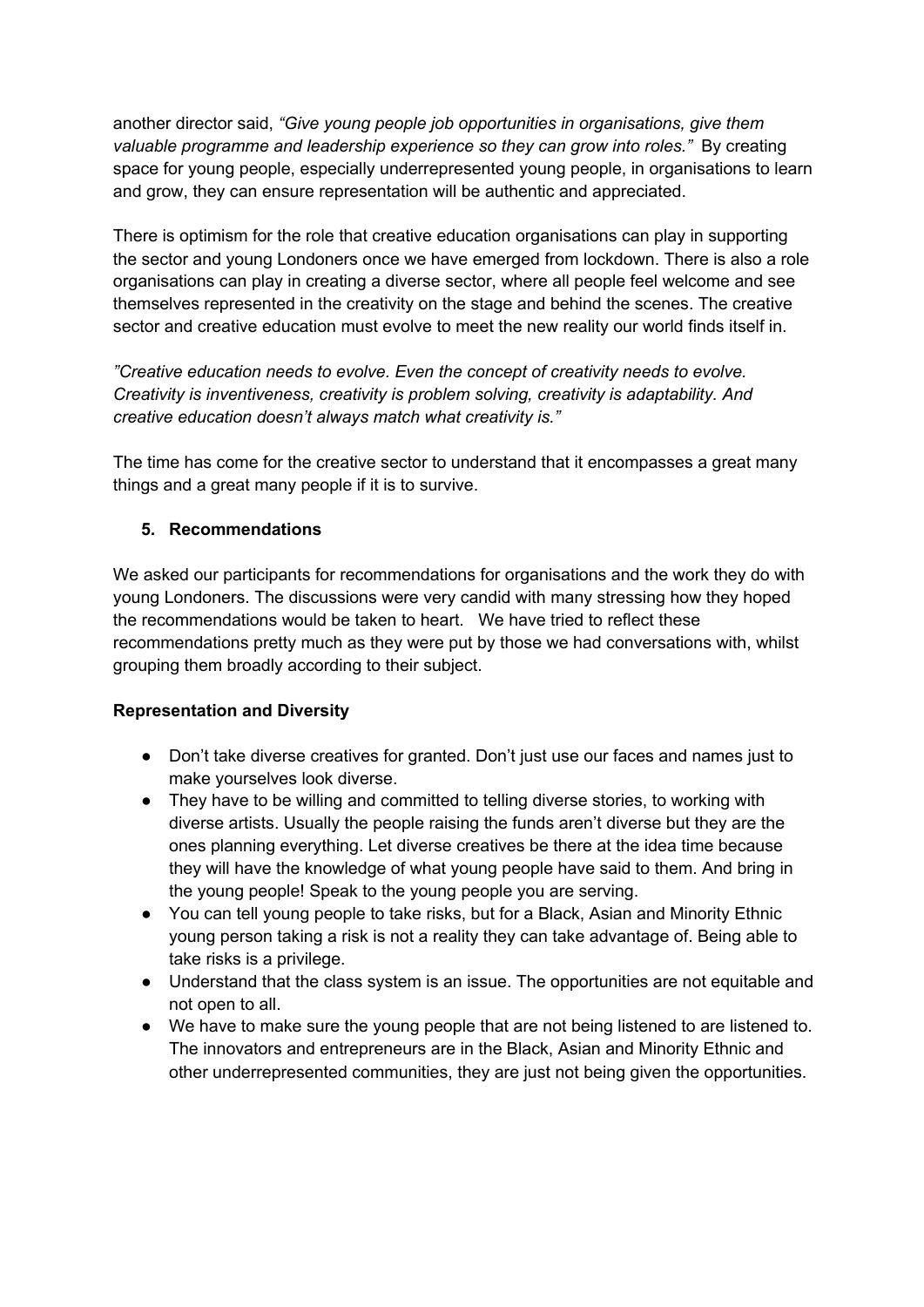# **For organisations working with freelancers**

- Organisations should make sure to continue to keep freelancers in the conversation about projects rather than having them come in to do a one-time project or performance.
- Use creatives to help create your creative curriculum. Talk to them. Work with them.
- Instead of having staff try to deliver work creatives would do, have creatives take part in the process and take advantage of their skills.
- Organisations need to make a more supportive space for freelancers. There needs to be more communication and spaces for collaboration.
- Programming must be consistent and flexible. It's great to have a moment in school but create something consistent and long lasting. Invest in the space and create space for emotional development within that creativity.
- People are really keen to create and have cross curricular spaces. Don't know if that's too radical or not. Science mixed with poetry, things like that.
- Make spaces where creatives can do teacher training events or even just chats. If the teachers don't know how to be creative themselves they worry about seeming silly so they try to steer clear. Go to teacher colleges and help them get enthused. Give the teacher tips. Don't take away our work, but for the teachers that are interested this could be helpful.

# **For organisations working with young Londoners**

- Ask young people what they want to do. What they are interested in. It seems obvious but that's not what's happening. It's got to be co-creation.
- Young people have had to "simply take" a lot of what has happened as a result of the pandemic. Most of that has been decided elsewhere and is outside their control. How can we give them back some agency over their lives?
- Working with young people may just mean really listening to them for a while and just giving them the space to express and be themselves. Some of these emotions may be ones that adults find less easy to hear.
- Connect with and learn from organisations working with and supporting young carers and looked-after young people. Their experiences and feelings are now not dissimilar to those of young people in general as a result of the pandemic.
- Recognise that there is more going on in young people's lives beyond their interaction with you. Young people are busy and have a lot of responsibility. What you are doing with them really has to serve a purpose in their lives.
- Teach young people how to network. Create programmes that help youth learn to network and talk with people, learning to build relationships that will help them. Help young people practice their networking and communication skills.
- Create mentorships between creatives and young people so young people can get first hand advice, experience and guidance in the sector.
- Give more guidance and experience to young people so they know what funding opportunities exist. Use less jargony language.
- Allow youth to explore different opportunities. Many creatives didn't start until later and didn't know what was possible until they tried a few things.
- Extend the age of youth past 25 many young people are just getting an idea of what they want to do and what opportunities exist by 25 and then the support is cut short.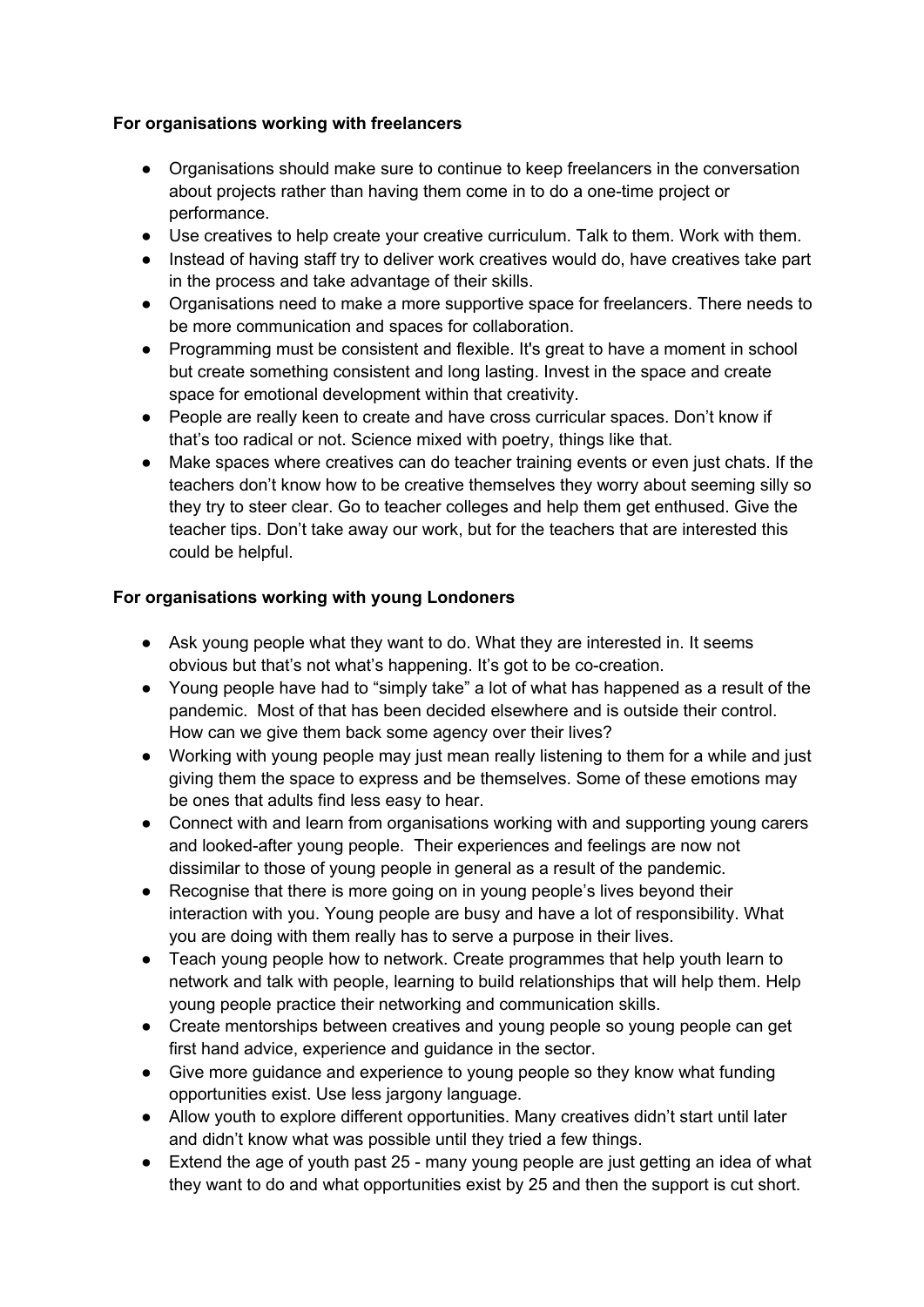- Make space so you can learn from the young people and create appropriate work that suits their needs. Don't just follow the grant and create things for funding.
- There needs to be more individualisation. Work with young people individually and help them identify what are their strengths.
- Social media is the young people's lifeline. Industry gets it much more than the creative sector does. Business pays attention to what young people are listening to, wearing, what's trending. The creative sector needs to pay attention.
- There needs to be a festival celebrating youth and what they have done during the pandemic - like the Festival of Brexit but better, led by youth and championing their work. It will let them know they are being heard. *"We need a summer of big beautiful creative chaos."*

## **Sector support**

- Capture the best of the creative innovation and strategic changes that have made a difference during the pandemic and find ways to share it more widely.
- Develop new evaluation models that can capture the more process-based work that will be needed for young people to come back from the pandemic and evaluation models that can track how young people develop creative careers in their own terms.
- Make more opportunities such as were provided by this enquiry for people from different artforms, organisations, parts of London to share experiences and make connections.
- Support individual freelancers to make new connections and develop new collaborations with each other. Support the move to Universal Basic Income now about to be trialled in London.
- Wellbeing is not just about "feeling a bit better about yourself" and your situation. The mental health crisis amongst young people will be with us for a long time to come and creative education practitioners can play a key role in addressing this. How can we be helped to play out part?
- Those working within the sector have been managing a huge range of needs among young people and families that they worked with themselves. Mentoring and other forms of support could be a crucial way of preventing burnout.
- If social prescribing is going to be a key way of funding work in the future, provide guidance and broker partnerships for organisations that are able to work in this field to help them take advantage of these opportunities.
- Health and arts funders, in partnership with local borough level Clinical Commissioners, and mental health specialists, could support projects through Covid-19 recovery grants. A specific mental health support approach, engaging arts providers via community Covid-19 recovery hubs led by local authorities, could integrate mental health support and arts activities in planning and strategy development.
- Make space for debate about where and how the creative education sector should focus its work to best help young people, teachers and schools recover from the pandemic.
- Strategic funding to support teachers and artists collaborating together to develop post lockdown projects which might help close the enlarged learning gap between different pupils while also reacclimatising pupils to school.